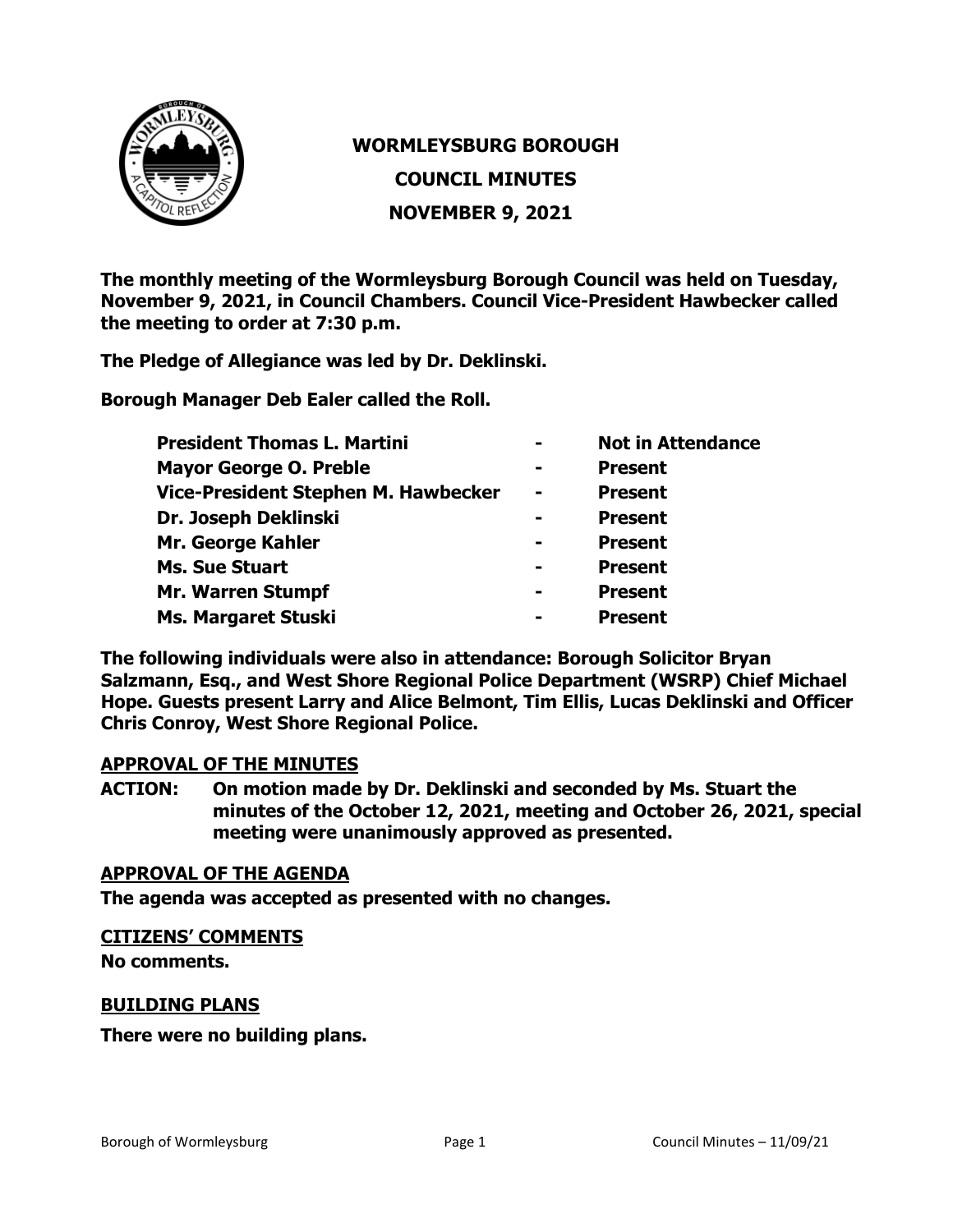## **PUBLIC HEARINGS**

**Mr. Hawbecker recessed Council and opened the public hearing at 7:34 p.m. to receive comments on Ordinance 528 – Stop Sign at Second and Pine Streets.**

**There were no comments.**

**Mr. Hawbecker closed the public hearing at 7:36 p.m. He then reconvened the Council meeting.**

**ACTION: On motion made by Dr. Deklinski and seconded by Ms. Stuart, Council unanimously voted to adopt Ordinance 528.**

#### **REPORTS FROM APPOINTED BOROUGH OFFICERS**

#### **Borough Manager**

**The Borough Manager's monthly report, which was emailed earlier, was accepted with no questions.**

#### **Borough Treasurer**

**The September Treasurer's report was reviewed.**

**ACTION: On motion made by Dr. Deklinski and seconded by Ms. Stuart, the October Treasurer's report was accepted and directed to be filed for audit.**

**Borough Solicitor No report.**

#### **Borough Engineer**

**The Borough Engineer report was provided electronically summarizing the status of the following projects and tasks to be performed:**

- **i. Redding Park CDBG Project**
- **ii. 120-124 South Front Street Demolition CDBG**
- **iii. RoadBotics Pavement Assessment**
- **iv. Rupley Park MS4 BMP**

#### **COUNCIL PRESIDENT'S REPORT**

**In absence of Mr. Martini, Mr. Hawbecker provided the report.**

**Mr. Hawbecker expressed congratulations to Mr. Martini, Mr. Stumpf, and Dr. Deklinski for their re-election. Mr. Hawbecker extended thanks to those all involved with the Pine Street Park memorial dedication for William "Bill" Weigle.**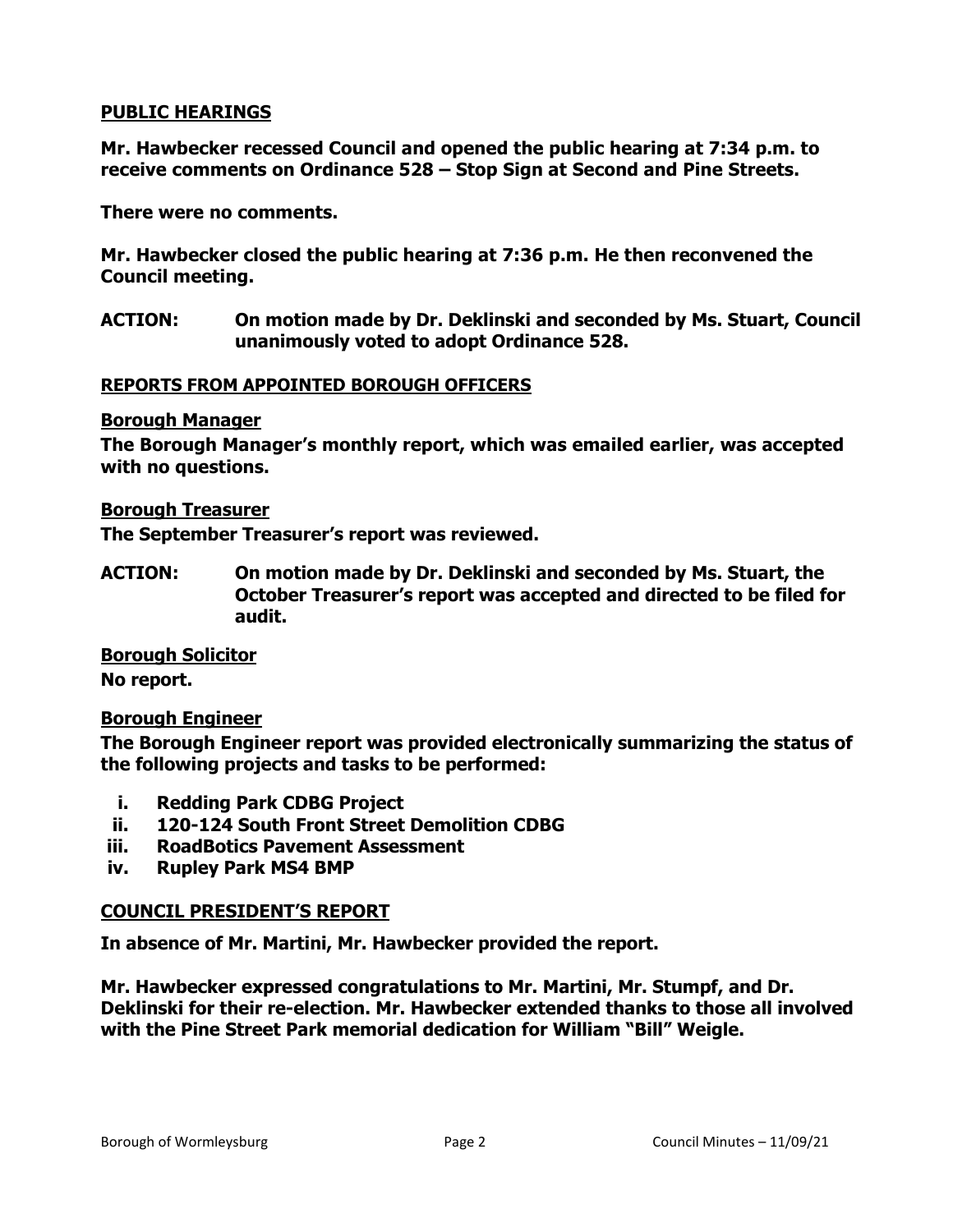## **COUNCIL VICE-PRESIDENT'S REPORT**

**Ms. Stuski provided the report, in lieu of Mr. Hawbecker.**

**ACTION: On motion made by Ms. Stuski, and seconded by Ms. Stuart, Council unanimously approved the distribution of funds as follows (as evidenced by the check registers dated from 10/12/2021 to 11/9/2021).**

| <b>Accounts</b>      | <b>Number of Checks</b><br>47 | <b>Distribution Summary</b> |  |  |
|----------------------|-------------------------------|-----------------------------|--|--|
| <b>General Fund</b>  |                               | 60,722.98                   |  |  |
| <b>Fire Tax Fund</b> | 3                             | 76,485.76                   |  |  |
| <b>Sewer Fund</b>    | 34                            | 137,505.42                  |  |  |
| Total                |                               | $$274,714.16*$              |  |  |

\*The distribution summary total may include inter-fund transfers in keeping with accounting requirements.

## **MAYOR'S REPORT**

**The Mayor provided his monthly report, which was accepted without questions.** 

**Tree Lighting Ceremony is scheduled for December 4, 2021.**

## **COMMITTEE REPORTS**

## **Parks, Public Lands and Recreation Committee, COG**

**Ms. Stuski reported the Recreation Committee Halloween party was a success. Ms. Stuski extended gratitude to WSRP for their participation.**

**The Capital Region Council of Governments (CapCOG) held its monthly meeting.**

#### **Planning Commission and Streets, Sanitary/Highway Committee**

**Dr. Deklinski will represent council and join other local municipal officials at the November 15, 2021 meeting regarding the tolling of the Route 83 Bridge.**

**Dr. Deklinski advised the data received from the RoadBotics survey is currently being studied.**

**Senate Bill 382 is now on the House floor scheduled for vote next week.**

#### **Service/Property Committee**

#### **No report.**